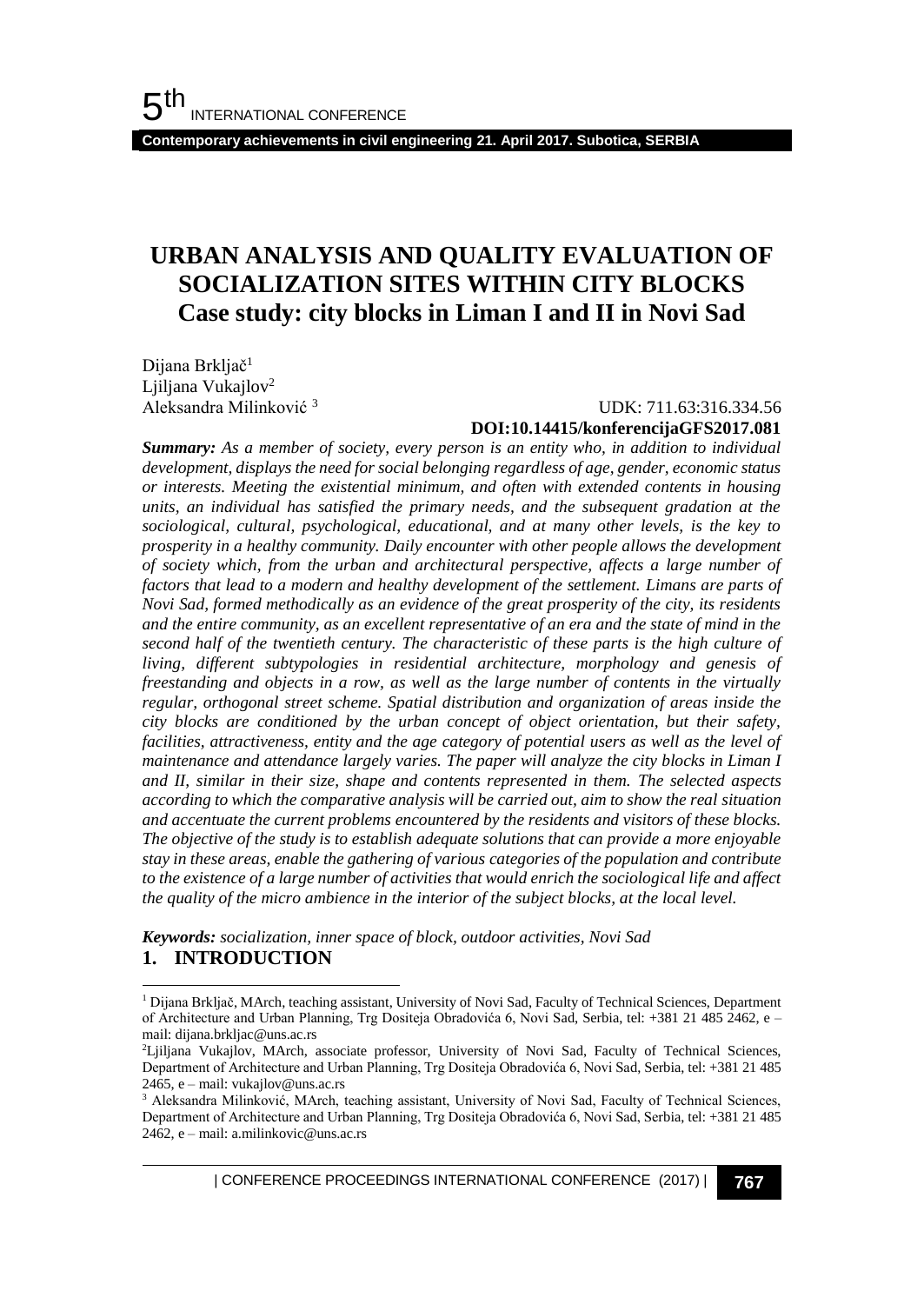At the time of general alienation which governs at the modern time, it is very important to provide adequate incentives for social contact in one's daily life. The rapid lifestyle and a number of requirements characterizing modern urban life, imposes the need for a detailed consideration of ways to encourage people to socialize, especially in the immediate environment of the place of residence which is a point of random daily encounters between tenants of a certain area. New informational technologies and a sense of false connection provides to man, makes the situation worse and require a significant and creative investment in the common areas to awake the interest of the target group for gathering and socialization. The social aspect of residential neighborhoods has already, in design practice, become an imperative in planning the wider context of the urban settlement. Because "man's relation to the environment is in a dialectical relationship: the people according to their powers organize and form a space and cities that those then influence the social relations and social framework."[1] The city entities shaped by the dominant function of multifamily housing, must meet the demands of the concept of an extended residence, which implies a significant step forward in quality of life compared to the mere satisfaction of the basic purpose of the residential function. Available block surfaces, with the primary purpose of multifamily housing, should meet the needs for social interaction of all its inhabitants. The possibility of socialization in the immediate vicinity of the housing is one of the greatest qualities of the concept of extended residence and therefore conditions for a quality stay in the common area of the block must be methodically secured. It been shown to the very existence of free and green areas is not sufficient to spontaneously form a focal point. There are many requirements that must be met in order to have some area to attract customers to spend their free time just in it. The overlap of many conditions, social, environmental, traffic, ambient and functional leads to the formation of high quality and utilized places of socialization that suit a wide range of users as it exists in blocks of multifamily housing. The paper discusses the criteria based on which it is possible to give a quality assessment of the open space of multi-family housing blocks in terms of socialization conditions, in order to approach analysis of concrete examples and make recommendations for the transformation and improvement of social conditions of the micro-ambient of the given urban element. Limans in Novi Sad represent areas built in the period of rapid progress of the city, in which, during the designing phase, attention was payed to the satisfaction of optimal numerical indicators such as the percentage of availability, distribution of vacant space, green and areas the other in order to achieve a higher quality of life. However, the current state of these areas and the degree of their utilization for the purpose of socialization indicate the needs of analysis and evaluation of their condition in order to determine the necessary measures of transformation for improving the quality of these spaces.

# **2. CRITERIA FOR EVALUATION OF SOCIOLOGICAL CONDITIONS OF THE SITES WITHIN CITY BLOCKS**

The mere existence of a space provided for the gathering of the tenants does not automatically constitute a fully formed place of socialization. Very often, the various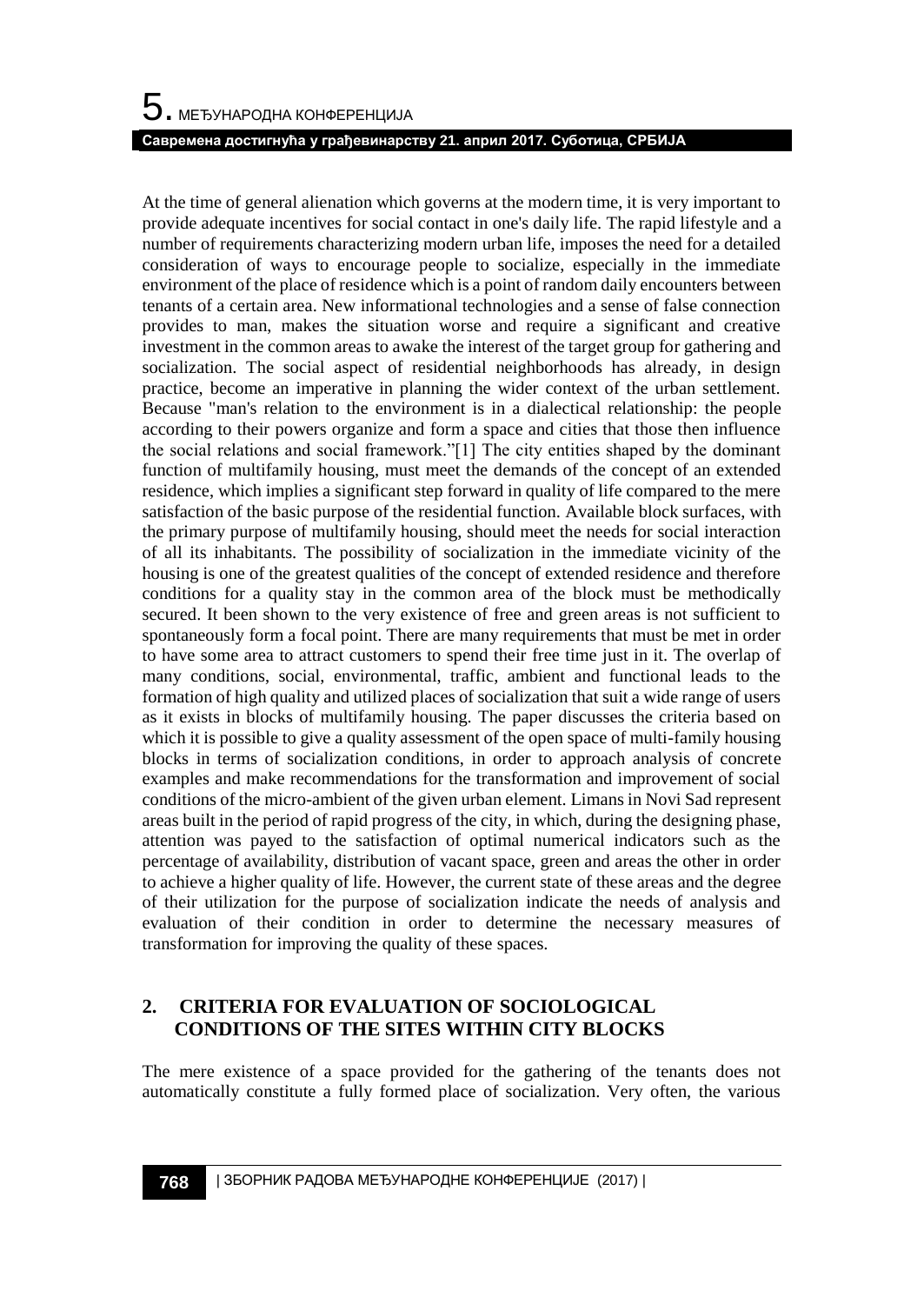#### 5 th INTERNATIONAL CONFERENCE

### **Contemporary achievements in civil engineering 21. April 2017. Subotica, SERBIA**

shortcomings of the physical space lead to not recognizing a certain place as a focal point, which is why it remains abandoned by the users.

The diversity of users is an important factor in the consideration of the requirements that a space must meet. Age groups, physical and mental abilities, interests, represent only a few of the basic differences that require specific spatial responses. Children, senior citizens, teenagers, parents, are just some of the user groups for whom common areas of blocks should be designed in order to enable each of them to exercise their right to an open space and interact with people in their immediate environment. They all have different physical and mental characteristics and abilities, interests and needs, which should find an adequate spatial response in the spots intended for gathering.

The number and nature of activities that can be performed in one area affect the frequency of its use and the number of people who will stay in it. Since multifamily housing implies a generational overlap of its residents in common open spaces required to organize activities that will fill the leisure time of all, from the youngest to the oldest person.

The existence of functional places for playground, sports, sitting, walking, talking, and therefore more dynamic and more peaceful content, meets the needs of all stakeholders. For quality evaluation of social conditions in the residential block, it is important to determine the character of the existing focal points in terms of length and frequency of staying which is possible in them.

Open spaces are exposed to weather conditions and seasonal changes and thus tend to become periodic places of socialization. If a space is formed in a way that enables certain spatial elements to neutralize climate variations and provides a wider range of conditions under which the active area can be used, the existence of such space becomes important for all potential users.

Indoor socialization offers the possibility of continuous active use, and in combination with a functional extension in an open area of the block, additionally provides a place for mutual social integration of the tenants. Closed spaces that are well positioned and designed and customized according to their contents provide an opportunity to connect users in interest groups.

Well positioned and content designed and customized indoor spaces on the ground floors of multi-family facilities and oriented towards the interior of the block, provides the possibility to connect users in the interest groups, and when it is possible to perform the same activities in the open air, when weather conditions allows, it provides adequate space for socialization.

Spatial elements include all factors that make up the framework of a free space block. The largest amongst them are certainly the buildings whose positions define the morphology of the areas within the city blocks and set clear boundaries of space. Also, thanks to them, certain surround effects are achieved, such as transparency, security, a sense of closeness/openness of space and the quality of the visor observed from a given spot. The architecture of buildings, the level of maintenance of facades, aesthetic expression influence the recognizability and contribute to the comfort of the whole space.

Position of buildings directly affects the formation of ambient units and the ability to differentiate into several different micro-spaces in which it is possible, thus introducing a variety of facilities and activities adapted to different user groups. Also, the arrangement of buildings is important for the safety of stay in free block space, which is especially important for parents of young children. The impression of closure which is formed by surrounding buildings gives the impression of semi-public space, so residents can no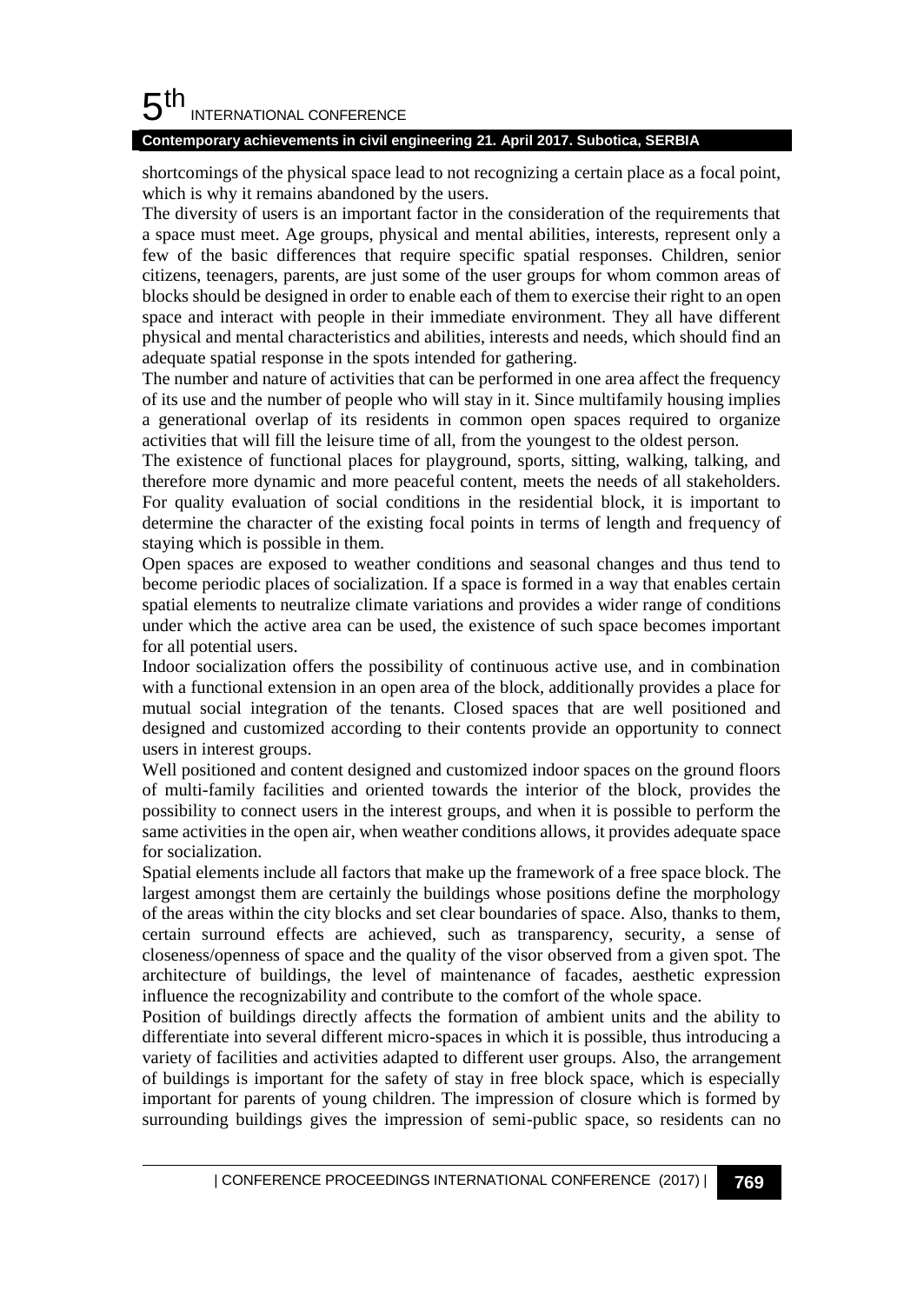# $\mathbf 5$ . међународна конференција

### **Савремена достигнућа у грађевинарству 21. април 2017. Суботица, СРБИЈА**

longer identify with their personal space as they affect the pleasantness of staying and stronger relationships that are created among a group of users because they share a common area, and it increases the feeling of belonging and responsibility for a site. Architectural orchestration has an important role in the formation of microclimate conditions of open space, because it directly affects the intensity of ventilation, isolation area and the noise coming from the surround streets.

Natural elements, primarily affect the favorable ecological conditions, securing protection from excessive insolation, gusts of wind, they purify the air, reduce high temperatures and reduce noise. All that indirectly creates a pleasant environment for spending time in the open and an opportunity for a prolonged stay while performing a certain activity in the open. Likewise, the effects of greenery and water can contribute to the aesthetic expression of space, provide it with a recognizable identity that users can connect with. "If we pay attention to the selection and arrangement of plants and materials, if carefully manipulate intimate outlook and perspective, we can achieve, even in very small circumstances, that man has a sense of calm that gives him spending time in nature." [2] The orchestration and deliberate placement of these elements, their diversity and maintenance are among the key factors in forming a quality area within the city blocks.

Lack of maintenance of green areas, whether they are shaped with tall, medium, undergrowth or floral foliage, undermines the look of the area which thus becomes less attractive and further neglected by the users.

Urban furniture represents a big and diverse group of elements and using them can improve the quality of the area and enable diverse activities in it. A wide specter of functions, dimensions, compositions, colors and design is suitable for almost every area and all the users and methods of use of public spaces.

The selection of city furniture and its positioning affects the different aspects of space quality increases its options, while its absence can cause a total vanishing of a focal point. A profound selection, in accordance with the needs and planned activities will contribute a frequent use of the space, while its absence and lack of maintenance can completely block the possibility of room laden in the block. The equipment of playgrounds, courts, possibility of sitting, lighting, sun protection, maintenance and aesthetic details like jardinières, fencing of traffic are secured with the help of urban furniture, so a large number of different in one room is graded as high quality.

The contention of open areas and ground floors of the surrounding objects are important aspects of quality of free space within the block, because their diversity makes the area more attractive and more interesting to stay and thus, grows its gravitational power.

The larger variety of surface area use and ground floor increase the frequency of use of focal points, and thus, the inner block space revives.

# **3. EVALUATION OF URBAN BLOCKS IN LIMAN I AND II**

Liman areas in Novi Sad are city units that have expanded the city area directly by its creation. Formed in a completely undeveloped area, there were favorable for the planned construction which takes account of the provision of open space intended for tenants.

Built after the Second World War, a time of rapid expansion of the city and using technologies that were a reflection of prosperity, Liman areas were personification of the planned construction and spatial organization. Orthogonal network of streets, blocks and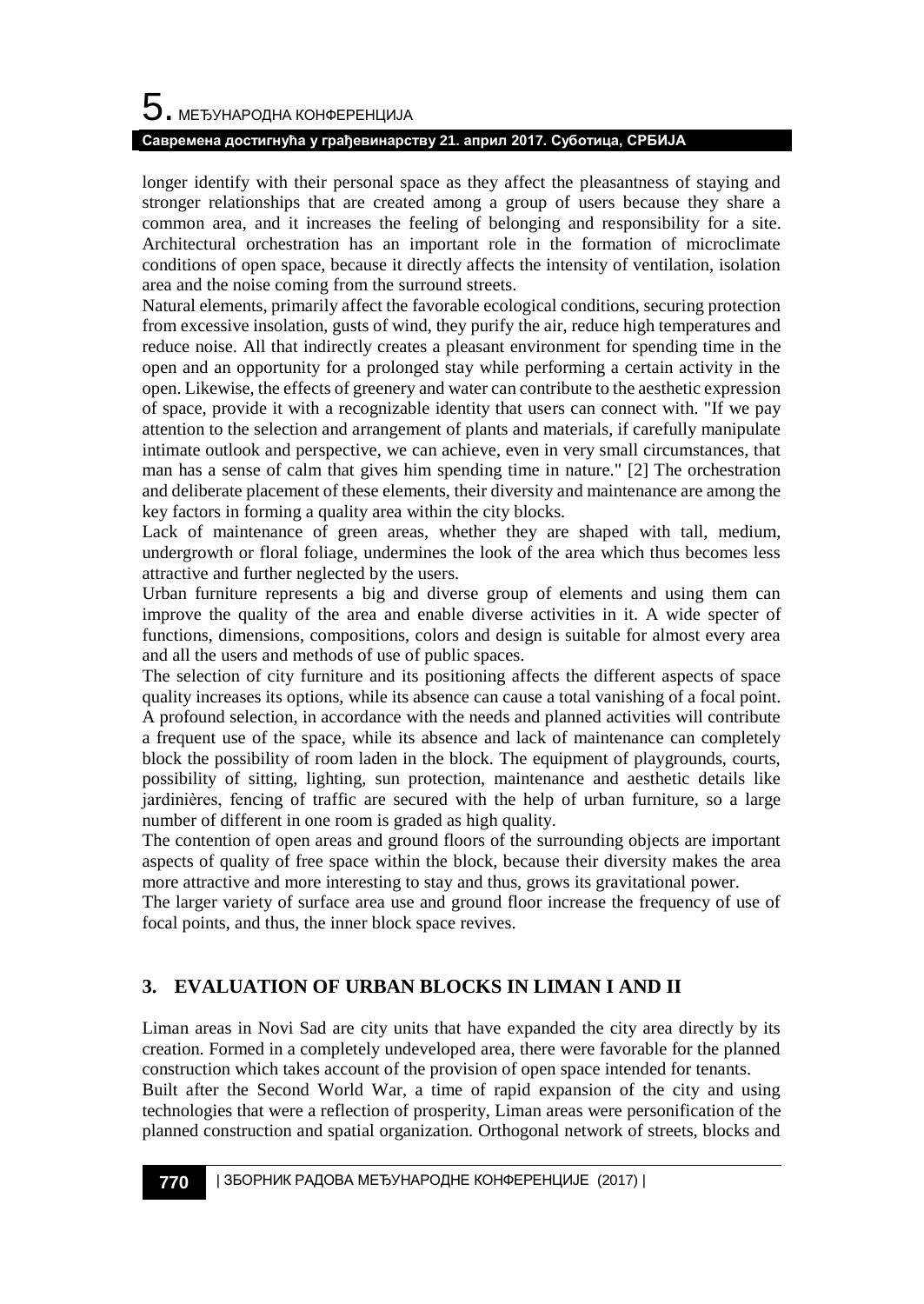#### 5 th INTERNATIONAL CONFERENCE

**Contemporary achievements in civil engineering 21. April 2017. Subotica, SERBIA**

morphology of architecture are designed townbuilding concept, very modern for the time of their occurrence.

Liman I and II are areas limited by the Danube, on the one side and significant, highfrequency traffic on the other. Liman I have less residential construction area, because it housed a Novi Sad university campus, while Liman II is predominantly residential area, with the exception of the block which has an educational purpose.

Residential blocks of these two urban areas can be characterized as a mono-functional with the dominant function of multifamily housing and accompanying contents that are located in the ground floor of buildings, usually oriented toward the surrounding streets. The morphology of the blocks is very similar, the planned construction of the orthogonal network of streets allowed the proper rectangular shape and approximately the same size of blocks.

Space inside the block, formed by free-standing buildings provided partial closure and more access to block. Open spaces formed by this arrangement of buildings allowed sunlight and good ventilation of blocks, forming a green, open and traffic areas and lower level of privacy than the marginal construction type.

The idea of such an organization was to provide opportunities for residents to stay outdoors in the vicinity of the residence and also connect with their neighbors through various activities and contents. However, today there are very few urban equipment and contents that encourage socialization. (Figure 1)

Purpose of unbuilt areas is varied and mainly confined to green space, stationary traffic and free areas intended for pedestrian communication. Due to the small number of children's playgrounds, sports fields and ambiance for sitting, outdoor activities for residents of these blocks are mainly dislocated to the nearby Danube quay and the city beach where there are numerous recreational facilities and appropriate urban furniture. The combination of these circumstances leads to the disappearance of social interaction within the housing blocks in the area, and consequently greater negligence and neglect of common open space.

On the other hand, according to Ljubinko Pusic (*Ljubinko Pušić*), "psychology of urban tenant' [3] has never been developed in our country, so the question is whether the current state of the interior of the housing blocks result of inadequate space or space is the result of user access. Precisely this psychology of tenant "who knows that the housing is a requirement of decent life, but at the same time it means and responsibility to the environment, neighbors, buildings" [3] encourages the consideration of places of socialization from different aspects.

On one side are placed the needs and involvement of users, while on the other are the creativity and thoughtfulness planners. Only the synergy of the two sides can provide a quality organization of the considered spaces.

The described situation requires a planned approach to transformation of spaces inside the blocks, especially in terms of equipping with adequate urban furniture and contents that promote the area and staying in it.

Raising the level of ambience, maintaining surfaces and facades, well-thought design and natural elements and creating of space identity, users would be given the opportunity to various activities in the immediate environment of apartments, in a familiar, secure and easily accessible environment.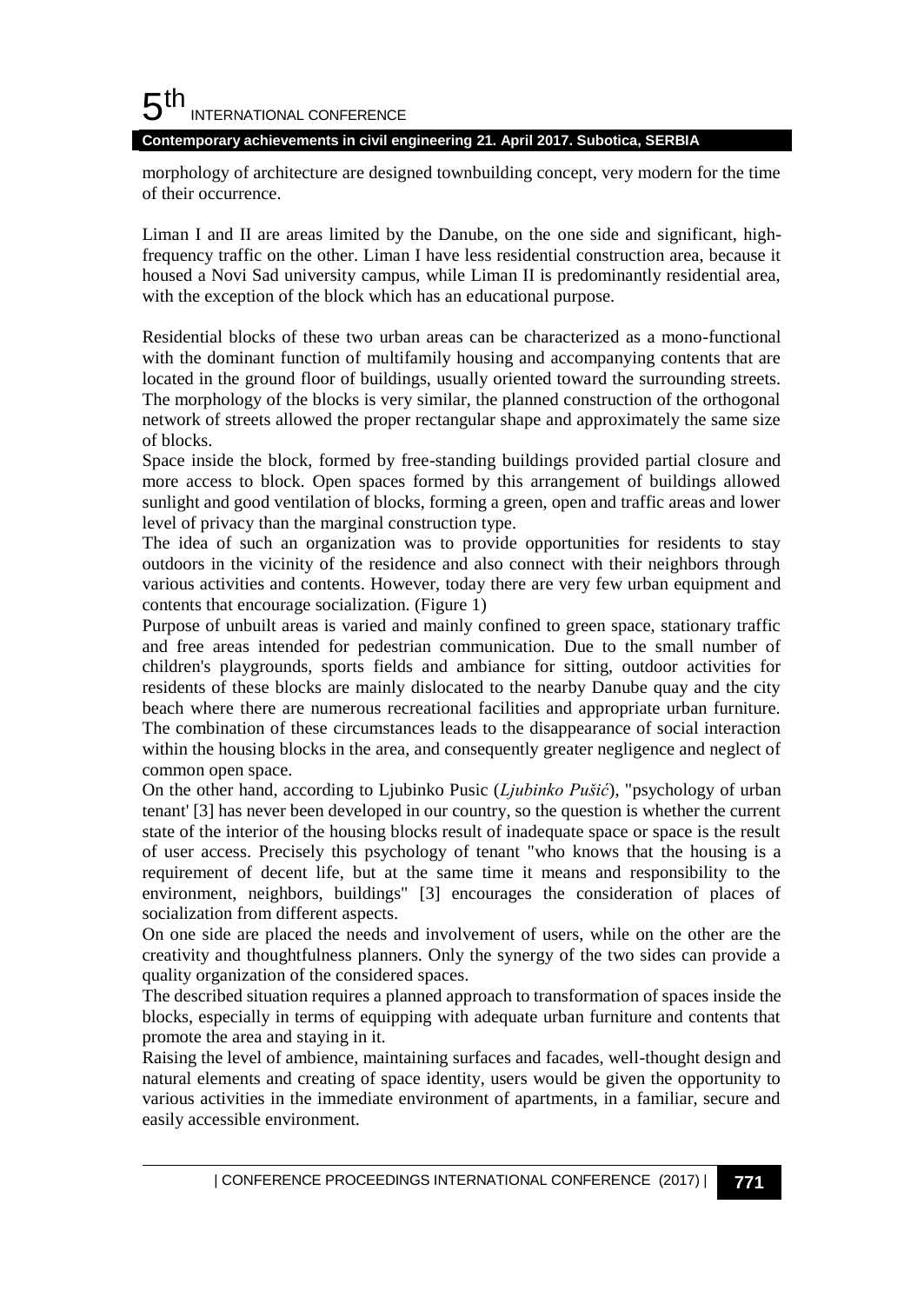



*Figure 1. Space inside the residential blocks (a-Liman I, b-Liman II*

# **4. CONCLUSION**

As it is known "cities are the imprint of society in space" [4], socialization is an important aspect of human life,and a man's living space just as his immediate surroundings need to encourage mutual interaction in common space. The most optimal place for frequent meetings and connecting communities is the space around residential buildings because it is easily accessible and familiar. The need for socialization is equally important for users of all age, physical and mental abilities and interests. The space within the blocks of residental buildings needs to secure adequate places for social activities for all generation groups living in the buildings.

Spatial characteristics and open space content around multifamily housing directly affect the environment, attractiveness and appeal of the place. Diverse land use, environmental micro units, built temporary structures allow the organization of multiple activities functionally separated from each other. That way a simultaneous stay of young and old, little children and parents, sportsmen and artists is made possible so that everybody can meet the needs for pastime, hobbies and recreation, without bothering other tenants.

The subsistence of greenery, lighting, places to sit, play, recreation followed by adequate equipment and details brings quality to the area in sight of comfort, identification and amenity during the reeling of a specific activity. Each group of urban and natural elements has a multiple function in microambients and their planned placing and use contribute to quality not only social conditions, but also all conditions needed for good sociological conditions, such as safety, transparency, accessibility, microclimate conditions.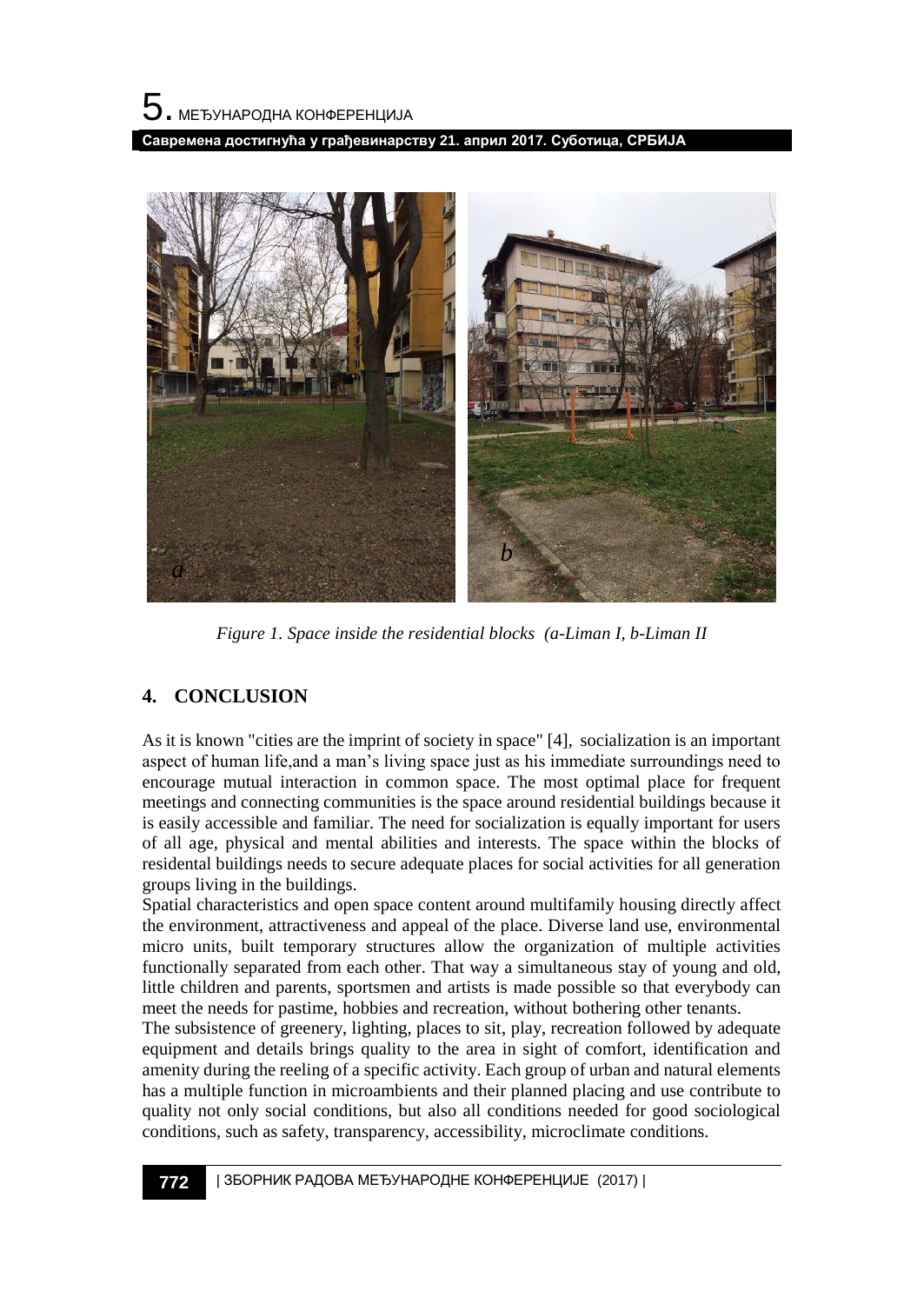#### 5 th INTERNATIONAL CONFERENCE

### **Contemporary achievements in civil engineering 21. April 2017. Subotica, SERBIA**

Liman I and II in Novi Sad are areas that were created methodically with secured sufficient undeveloped surfaces for the organization of space intended for social interaction of the citizens. These surfaces are functionally divided on the basic needs of traffic, green and free surfaces, however, this primary division is not more profound with the organization of specific needs on them. Because of that, areas within blocks in this part of the city are missing content and urban equipment which would enable the attractiveness and ambience, what brings it to a very poor use of space. There are very few places in these areas that are successfully established focal points, because the lack of spacial contents' is leading the tenants to practice their outside activities in the nearby coastal area of the Danube river, which contains all the missing elements of their blocks.

It is necessary to transform the areas within the blocks with an orchestration of the needed details on free areas and to create recognizable ambiental unities and microspaces interesting for all tenants that way. A large number of focal points would be formed on every block in such conditions, where each user could be able to find suitable content and activity, where interest groups would be formed casually among which would appear the sense of affiliation causing social integration between tenants.

## **ACKNOWLEDGEMENTS**

The paper was done within the project 'Optimization of architectural and urban planning and design in function of sustainable development in Serbia' (TR36042), funded by the Ministry of Education, Science and Technological Development.

# **REFERENCES**

- [1] Radović, R.: *Forma grada.* Orion art, Beograd, **2005**., p. 28.
- [2] Halprin, L.: *Gradovi.* Građevinska knjiga, Beodrad, **2007**., p. 34.
- [3] Pušić, LJ.: *Pisanje grada. Urbana svakodnevnica.* Prometej, Novi Sad, **2007**., p. 252.
- [4] Pušić, LJ.: *Grad bez lica.* Mediterran Publishing, Novi Sad, **2009**., p. 165.

# **УРБАНИСТИЧКА АНАЛИЗА И ВРЕДНОВАЊЕ КВАЛИТЕТА МЕСТА ЗА СОЦИЈАЛИЗАЦИЈУ У УНУТАРБЛОКОВСКИМ ПРОСТОРИМА Студија случаја: блокови на подручју Лимана I и IIу Новом Саду**

*Резиме: Као припадник друштва, сваки појединац је јединка која поред индивидуалног развоја има потребу и за друштвеном припадности, без обзира на доб, пол, економски статус или интересовања. Задовољењем егзистенцијалног минимума, а често и са проширеним садржајима у стамбеним јединицама, појединац је задовољио примарне потребе, након чега је градација у социолошком, културном, психолошком, едукативном и на многим другим нивоима, кључна за*